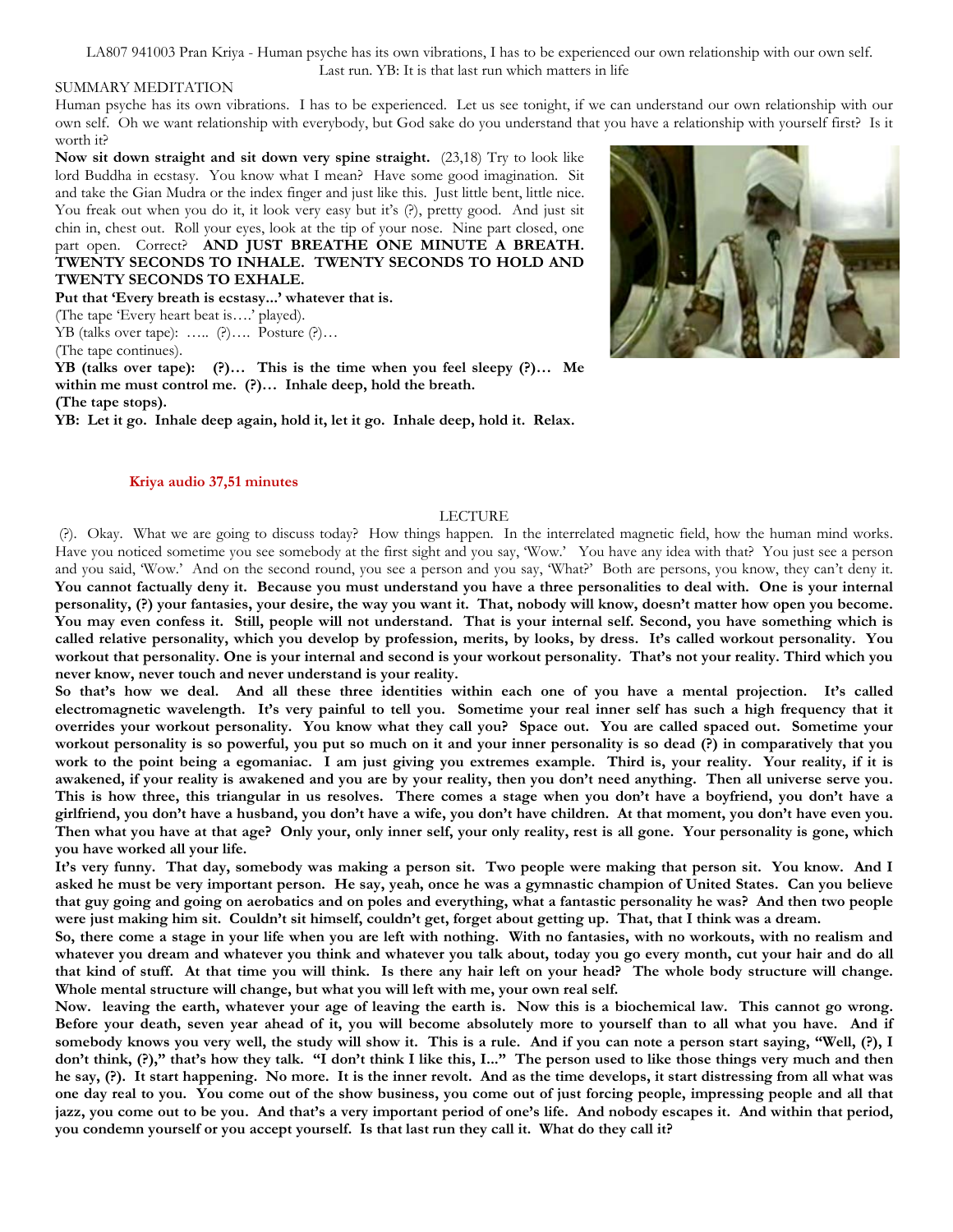## **Students: Last run.**

YB: It is that last run which matters in life. Not when you are twenty one, umhu. Not you are thirty one, not you are forty one, not you are fifty one. Not at all. When you are eighty one and eighty eight you have to quit, between eighty one and eighty eight, there are seven years. Watch out.

Now this is called the cosmic law. This is called the law of panorama. This is law of self-realization. All the spirituality and all this training and all this religion and all whatever you are talking about, is just based on this law that all human realized that all gimmicks won't work, all fiction won't work, all imagination won't work, all nonsense won't work. At that moment, one within oneself has to face oneself within oneself. And that's the relationship.

Today we have likes and dislikes. Today we have designs and fashions and today we have lot of things. We like young girls and old people will like young girls and young people like old people and then young people like young people, old people like old people, you like a fashion, you like to wear clothes, all that stuff what you do. It all has no value. You want to buy a house in Beverly Hill, you want to buy and have a acreage with it and all that, call it anything, you want to live by the ocean, you want to have your own island or you just want to, just have a little bed and just relax and sleep and that's all you want. It all does not matter.

I know a boy personally. He met me. He is more rich than I, you can count. He never has more than two knickers and one shirt and a sleeping bag on his back. If you look at him, you will find out he is homeless. He is about, ninety, hundred million dollar worth of kid. He knows all the wealth, he (?) with his wealth, he (?) invest (?), pays taxes, does everything regular. But his life is like this. You will find him on a hamburger stand or (?), just spending couple dollars. You can see his shoes one sign to recognize him, his shoes will have holes. He seldom changes them. So one day I ask him, I say, "This drama won't work either."

He say, "I am very unattached."

I say, "Why you eat (?) then? Live on air."

We all feel that by attachment and detachment, we'll win. We have never decided that we'll win only by personal knowledge and personal experience. Nothing can save us. Neither our youth, nor our sex nor our projection nor our aggression, because the electromagnetic frequency will change. And once it changes, there is nothing you can do about it.

Now. You are sixty year old and the bulb you have in the house is ten watts. With all that bad eyes and old age which newspaper you can read? Higher the age is, you need bright light.

The most beautiful fashion and the brightness of life is higher you grow, brighter you may look. Brighter by wisdom, brighter by intelligence, brighter by confidence, brighter by words, brighter by patience. It is that brightness which changes from fashion to impression. First you have fashion. Later on, that fashion becomes impression. You become very impressive. You move, people know you are somebody.

It's very funny. Once I was sitting at the airport. I was very sick myself. Right? I was coming from my medical check up. And we missed the plane. Perhaps that was missed that I was not to supposed to go through that procedure. Otherwise we never miss a plane. Well. So I was sitting at the airport. Not well at all. So I was sitting just like this. Close my eyes (?). All of a sudden I felt my hand and I felt very cold hands on it and I look around. There was a beautiful young woman sitting there. "What I can do for you?"

She say, "Could you heal me?"

(?). I couldn't believe. I say, "I am very sick myself. I am sitting here."

And she asked my security officer, "Can I just talk to me?"

He thought perhaps she is my old student. So she wants to just talk (?) what it matters. So (?) she is harmless. She was very well dressed, pretty, there was nothing wrong with that. So they never thought any danger, so she said, she say, "Can you heal me?"

I look around, I said, "Oh, yeah. Why you want to me heal me? Why you want, why should I heal you?"

She say, "Please."

She didn't ask. She didn't tell me what is wrong with her. I say, "All right, close your eyes and not put hand on my heel, put right on this chair and put my hand over." And I say, "Just sit for few minutes."

So we sat. I say, "How you feel now?"

She say, "Thank you. God bless you."

She got up and left.

Now how can I understand that I came here, they (?) me to emergency ward, to hospital, to da-da-da (?) whole thing. You know, I went through the whole thing. I am not saying anything was right thereafter. But that woman which I enjoyed healing her and her asking heal me was a electromagnetic progression which her identity related to her (?) to her and myself told me before death even, this is a job to do. And this is called human courtesy. I came through here, I went through what I went through, it was all fine. I went back. One day I had a such a big flowers basket I can't tell you. And there was a very little note. Because I could read that. 'Thank you for giving me my self back.' Now tell me on the health point of view or heavenly sake, what a man like me who doctors think are not going to survive another twenty four hours can do to somebody? No it's not true. There is a personal identity of yours. Water is water whether it is in form of a ice or in the form of a cloud or a gas, whatever you want to call it. It still remain. You know in the morning when there is a wet air, it's very, very, charmingly healthy. Water is very nurturing. It is known fact. You can solidify it like an ice, it cannot be solid like a brick, but still it is water. When it's liquid it's water. Saint is a saint whether he is dead, alive or gone.

I remember, there was a man of God in India. We went to put him on a pyre and we took him. So they, every decided that each one will give him a shoulder for a minute. And when this was to be decided, they, you know what the decided? All sick people should come forward first. I said, "But what is this?"

They say, "Oh they all will be healed."

All sick people, they lined up and they told them to give shoulder to his dead body. He was I think half-burned, not yet fully cremated when these people (?) told they healed.

Now bamboo stick is a bad conductor of heat and electricity. So I mean, nothing passed. And it's (?) dead body. Then when he was being taken to pyre, lot of people put shawls on him as a matter of respect. You might have there was a shawls for Jesus Christ which they